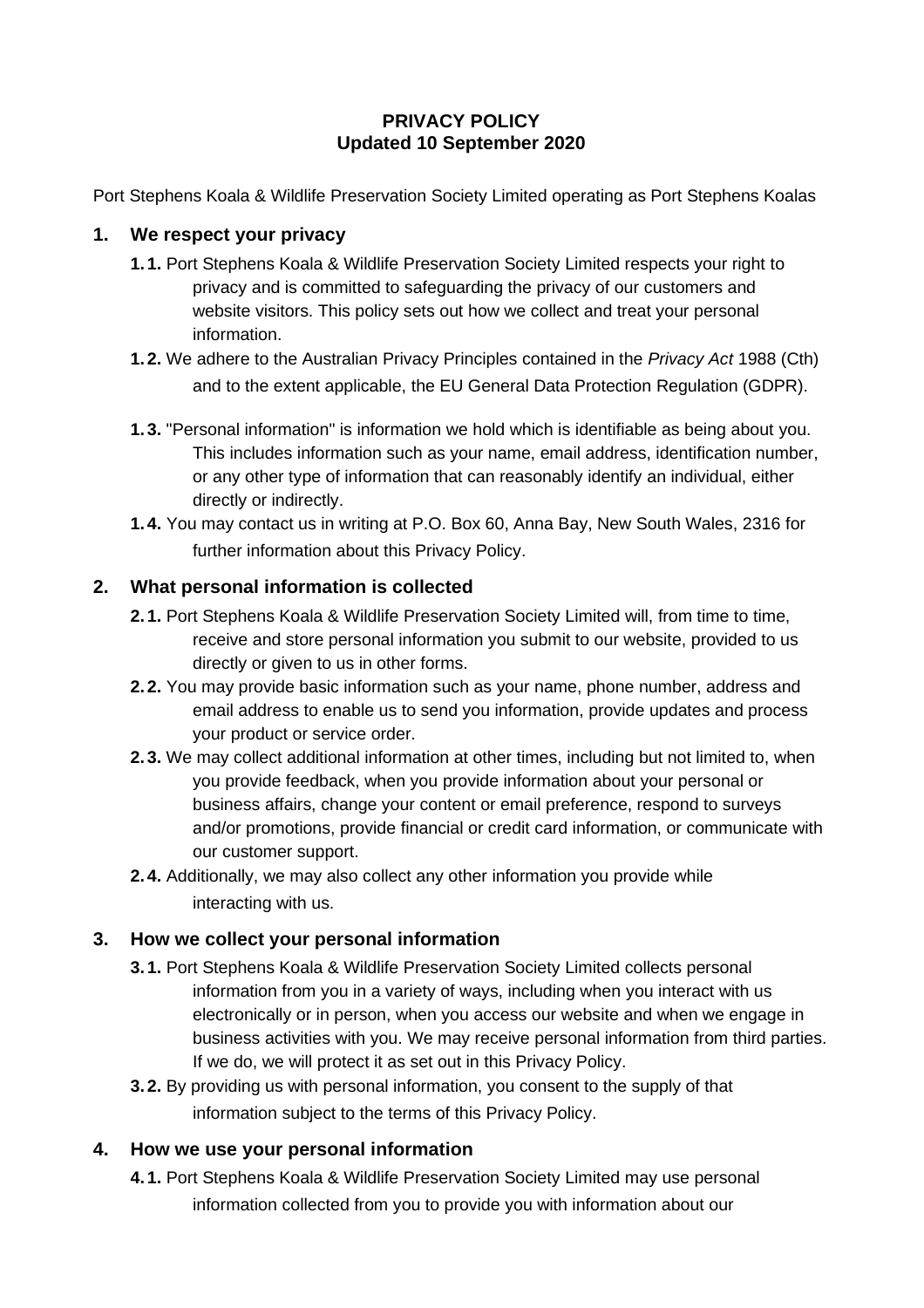products or services. We may also make you aware of new and additional products, services and opportunities available to you.

- **4. 2.** Port Stephens Koala & Wildlife Preservation Society Limited will use personal information only for the purposes that you consent to. This may include to:
- (a) provide you with products and services during the usual course of our business activities;
- (b) administer our business activities;
- (c) manage, research and develop our products and services;
- (d) provide you with information about our products and services;
- (e) communicate with you by a variety of measures including, but not limited to, by telephone, email, sms or mail; and
- (f) investigate any complaints.

If you withhold your personal information, it may not be possible for us to provide you with our products and services or for you to fully access our website.

- **4. 3.** We may disclose your personal information to comply with a legal requirement, such as a law, regulation, court order, subpoena, warrant, legal proceedings or in response to a law enforcement agency request.
- **4. 4.** If there is a change of control in our business or a sale or transfer of business assets, we reserve the right to transfer to the extent permissible at law our user databases, together with any personal information and non-personal information contained in those databases.

## **5. Disclosure of your personal information**

- **5. 1.** Port Stephens Koala & Wildlife Preservation Society Limited may disclose your personal information to any of our employees, officers, insurers, professional advisers, agents, suppliers or subcontractors insofar as reasonably necessary for the purposes set out in this privacy policy.
- **5. 2.** If we do disclose your personal information to a third party, we will protect it in accordance with this privacy policy.

# **6. General Data Protection Regulation (GDPR) for the European Union (EU)**

- **6. 1.** Port Stephens Koala & Wildlife Preservation Society Limited will comply with the principles of data protection set out in the GDPR for the purpose of fairness, transparency and lawful data collection and use.
- **6. 2.** We process your personal information as a Processor and/or to the extent that we are a Controller as defined in the GDPR.
- **6. 3.** We must establish a lawful basis for processing your personal information. The legal basis for which we collect your personal information depends on the data that we collect and how we use it.
- **6. 4.** We will only collect your personal information with your express consent for a specific purpose and any data collected will be to the extent necessary and not excessive for its purpose. We will keep your data safe and secure.
- **6. 5.** We will also process your personal information if it is necessary for our legitimate interests, or to fulfil a contractual or legal obligation.
- **6. 6.** We process your personal information if it is necessary to protect your life or in a medical situation, it is necessary to carry out a public function, a task of public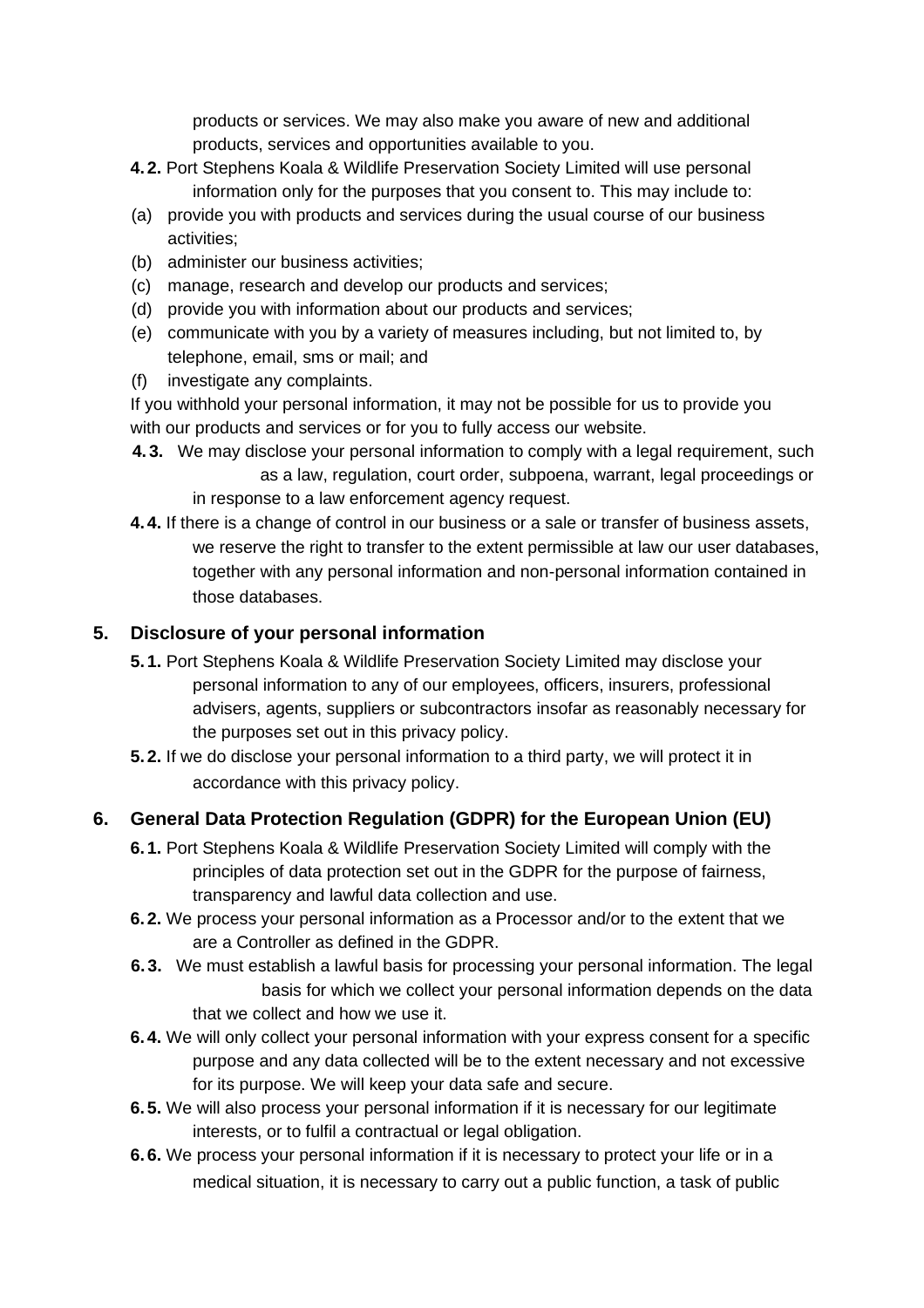interest or if the function has a clear basis in law.

- **6. 7.** We do not collect or process any personal information from you that is considered "Sensitive Personal Information" under the GDPR, such as personal information relating to your sexual orientation or ethnic origin unless we have obtained your explicit consent, or if it is being collected subject to and in accordance with the GDPR.
- **6. 8.** You must not provide us with your personal information if you are under the age of 16 without the consent of your parent or someone who has parental authority for you. We do not knowingly collect or process the personal information of children.

## **7. Your rights under the GDPR**

- **7. 1.** If you are an individual residing in the EU, you have certain rights as to how your personal information is obtained and used. Port Stephens Koala & Wildlife Preservation Society Limited complies with your rights under the GDPR as to how your personal information is used and controlled if you are an individual residing in the EU
- **7. 2.** Except as otherwise provided in the GDPR, you have the following rights:
- (a) to be informed how your personal information is being used;
- (b) access your personal information (we will provide you with a free copy of it);
- (c) to correct your personal information if it is inaccurate or incomplete;
- (d) to delete your personal information (also known as "the right to be forgotten");
- (e) to restrict processing of your personal information;
- (f) to retain and reuse your personal information for your own purposes;
- (g) to object to your personal information being used; and
- (h) to object against automated decision making and profiling.
- **7. 3.** Please contact us at any time to exercise your rights under the GDPR at the contact details in this Privacy Policy.
- **7. 4.** We may ask you to verify your identity before acting on any of your requests.

## **8. Hosting and International Data Transfers**

- **8. 1.** Information that we collect may from time to time be stored, processed in or transferred between parties or sites located in countries outside of Australia. These may include, but are not limited to Australia.
- **8. 2.** We and our other group companies have offices and/or facilities in Australia. Transfers to each of these countries will be protected by appropriate safeguards, these include one or more of the following: the use of standard data protection clauses adopted or approved by the European Commission which you can obtain from the European Commission Website; the use of binding corporate rules, a copy of which you can obtain from Port Stephens Koala & Wildlife Preservation Society Limited's Data Protection Officer.
- **8. 3.** The hosting facilities for our website are situated in Australia. Transfers to each of these Countries will be protected by appropriate safeguards, these include one or more of the following: the use of standard data protection clauses adopted or approved by the European Commission which you can obtain from the European Commission Website; the use of binding corporate rules, a copy of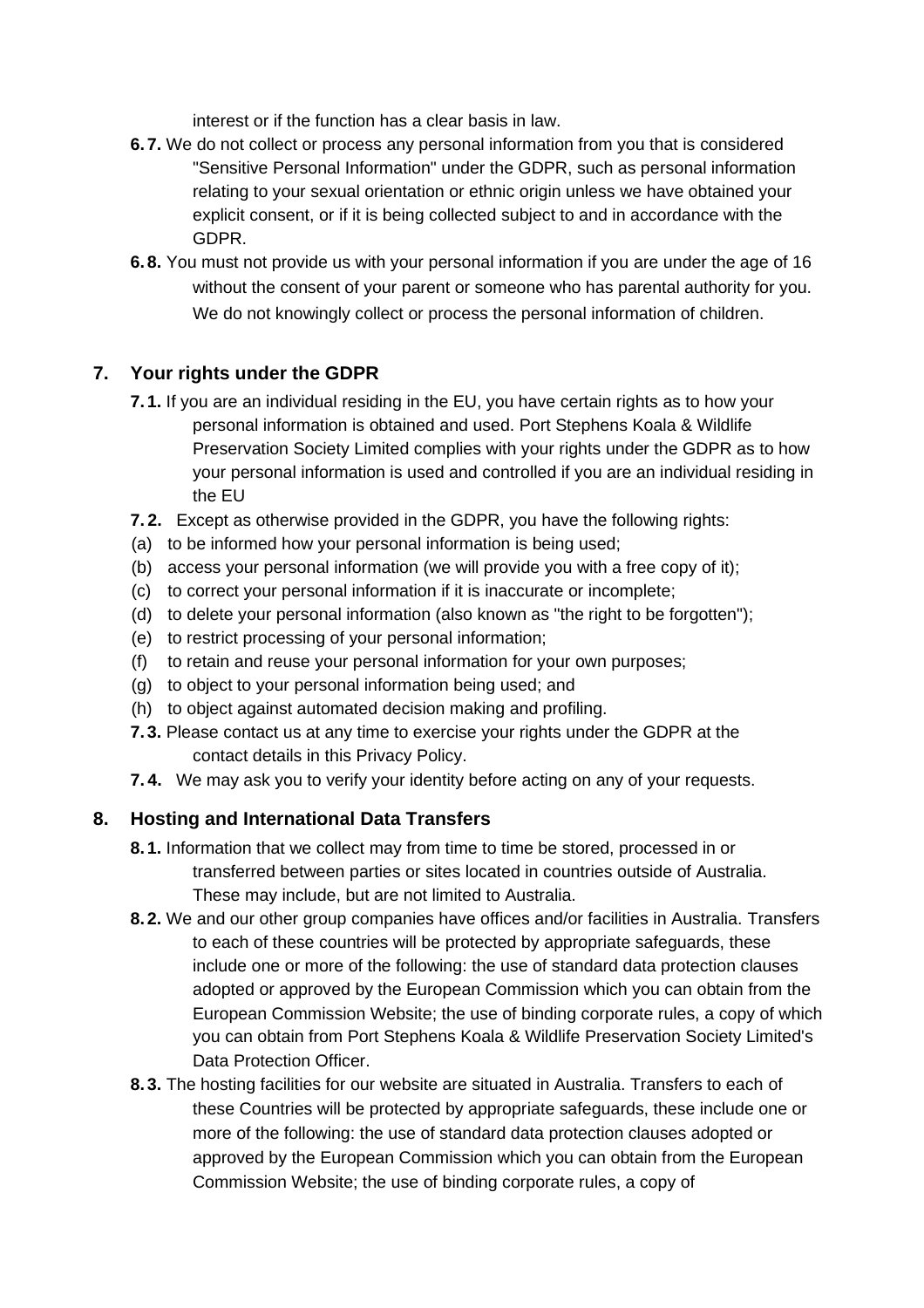which you can obtain from Port Stephens Koala & Wildlife Preservation Society Limited's Data Protection Officer.

- **8. 4.** Our Suppliers and Contractors are situated in Australia. Transfers to each of these Countries will be protected by appropriate safeguards, these include one or more of the following: the use of standard data protection clauses adopted or approved by the European Commission which you can obtain from the European Commission Website; the use of binding corporate rules, a copy of which you can obtain from Port Stephens Koala & Wildlife Preservation Society Limited's Data Protection Officer.
- **8. 5.** You acknowledge that personal data that you submit for publication through our website or services may be available, via the internet, around the world. We cannot prevent the use (or misuse) of such personal data by others.

## **9. Security of your personal information**

- **9. 1.** Port Stephens Koala & Wildlife Preservation Society Limited is committed to ensuring that the information you provide to us is secure. In order to prevent unauthorised access or disclosure, we have put in place suitable physical, electronic and managerial procedures to safeguard and secure information and protect it from misuse, interference, loss and unauthorised access, modification and disclosure.
- **9. 2.** Where we employ data processors to process personal information on our behalf, we only do so on the basis that such data processors comply with the requirements under the GDPR and that have adequate technical measures in place to protect personal information against unauthorised use, loss and theft.
- **9. 3.** The transmission and exchange of information is carried out at your own risk. We cannot guarantee the security of any information that you transmit to us, or receive from us. Although we take measures to safeguard against unauthorised disclosures of information, we cannot assure you that personal information that we collect will not be disclosed in a manner that is inconsistent with this Privacy Policy.

#### **10. Access to your personal information**

- **10. 1.** You may request details of personal information that we hold about you in accordance with the provisions of the *Privacy Act* 1988 (Cth), and to the extent applicable the EU GDPR. If you would like a copy of the information which we hold about you or believe that any information we hold on you is inaccurate, out of date, incomplete, irrelevant or misleading, please email us at hello@portstephenskoalas.com.au.
- **10. 2.** We reserve the right to refuse to provide you with information that we hold about you, in certain circumstances set out in the Privacy Act or any other applicable law.

## **11. Complaints about privacy**

**11. 1.** If you have any complaints about our privacy practices, please feel free to send in details of your complaints to hello@portstephenskoalas.com.au. We take complaints very seriously and will respond shortly after receiving written notice of